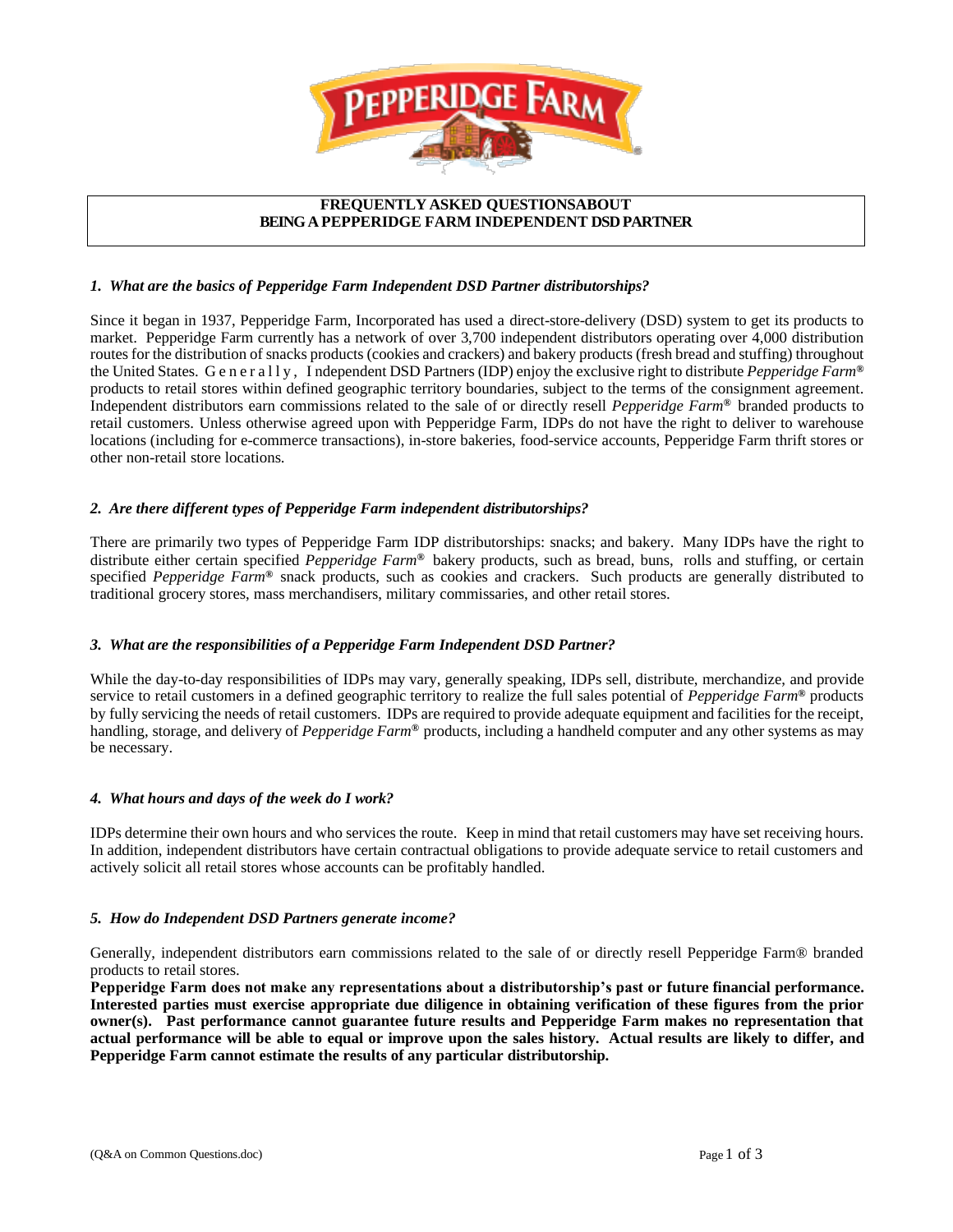### 6. How much does a Pepperidge Farm independent distributorship cost and is there anything else that needs to be *purchased to own and operate the route?*

Pepperidge Farm does not set the sale price of IDP distributorships. The cost of an IDP distributorship is negotiated between the buyer and the seller, but the price of an IDP distributorship can vary significantly, depending on location, sales volume, etc. In addition to purchasing the route, some of the other initial costs that are associated with operating an IDP distributorship include:

- A special handheld computer/tablet and printer costing up to approximately \$2,500.00. The cost of the computer equipment required to operate the IDP distributorship depends on the source from which the computer equipment is purchased.
- Route delivery vehicle. This can be a used vehicle but must be operated in accordance with food safety standards. Pepperidge Farm does not offer or otherwise become involved in the purchase, sale or financing of the vehicle. Depending on the size or specific characteristics of a distributorship, IDPs may choose to utilize more than one vehicle.
- Insurance. IDPs must maintain adequate public liability, property damage and, where appropriate, worker's compensation insurance, to protect Pepperidge Farm against any and all claims of personal injury, death or property damage, other than damage to consigned products in the IDP's possession.

### *7. Does Pepperidge Farm offer any financing programs for the acquisition of an IDP distributorship?*

IDPs are expected to make their own financing arrangements. To facilitate financing for prospective independent distributors, Pepperidge Farm has entered into arrangements with one or more third party lenders. IDPs are not obligated in any way to obtain financing from these lenders, however if the IDP chooses to utilize the program they will be subject to credit approval by the lender and a minimum down payment prior to closing.

### *8. Are there any closing costs or other fees as part of purchasing a route?*

There are no fees charged by Pepperidge Farm to either the buyer or the seller, however a minimum down payment is required at closing if the IDP chooses to utilize the Route Loan Program

# *9. Where/How do IDPs receive product?*

Product is ordered through the IDP's handheld computer/tablet and delivered as follows:

- Snacks: Generally, product is delivered to an authorized location about once per week.
- Bakery: Bakery depots generally have deliveries five days a week from Pepperidge Farm bakeries.

Depending on the location, IDPs may be responsible for the operation and associated costs of the storage unit / warehouse.

# *10. Is a Pepperidge Farm IDP distributorship a franchise?*

No. For a variety of reasons, Pepperidge Farm IDP distributorships are not franchises, including:

- There are no royalties or franchise fees related to owning a Pepperidge Farm route.
- IDPs have only a very limited right to use Pepperidge Farm's trademarks.
- Pepperidge Farm does not exercise control with respect to the operation of an IDP's business.